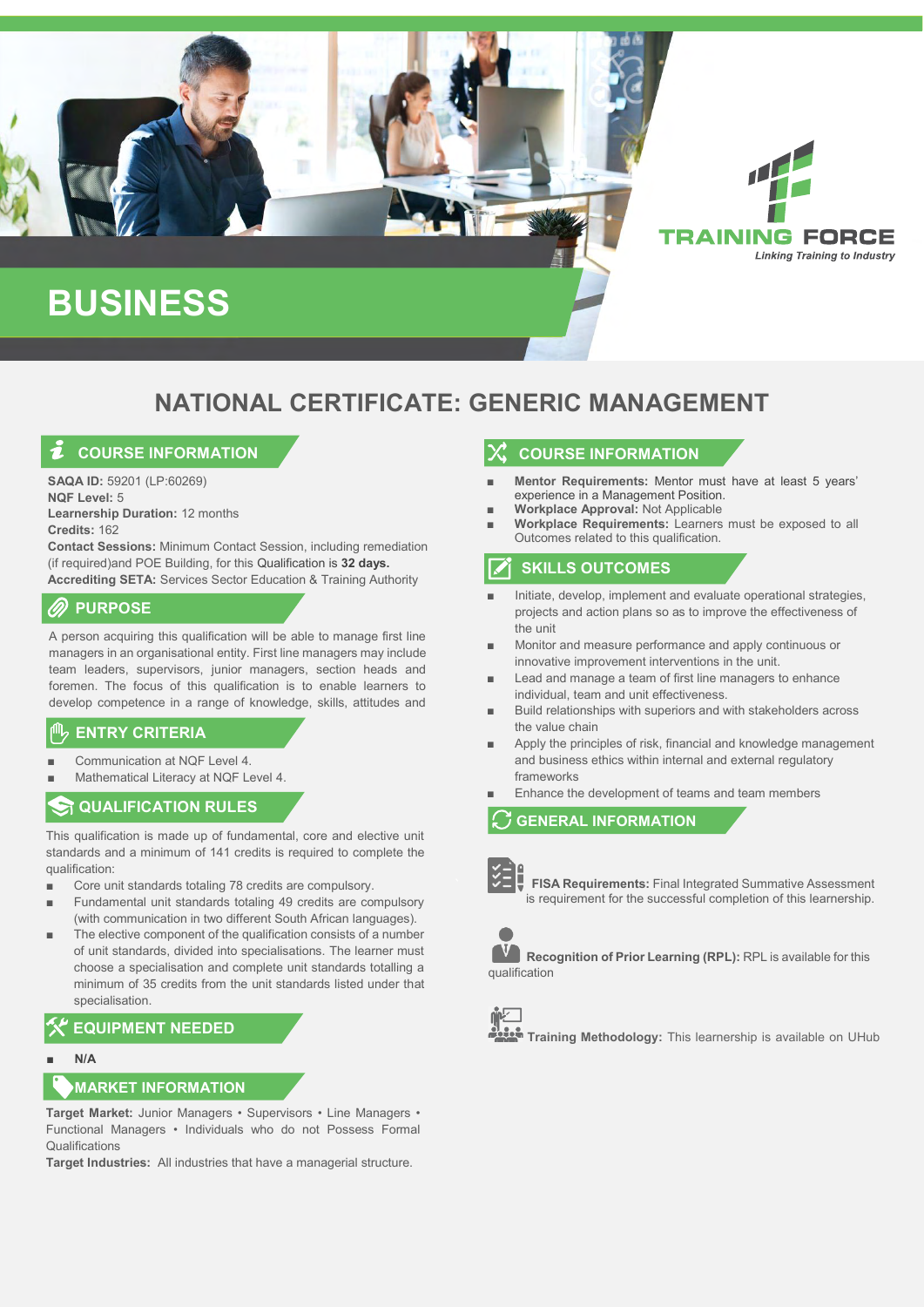

# **BUSINESS**

### **UNIT STANDARDS**

### **Cluster 1 – Leadership**

| <b>Outcome</b> | <b>SAQA ID</b> | Name of Unit Standard                                                                                                    | <b>Credits</b> |
|----------------|----------------|--------------------------------------------------------------------------------------------------------------------------|----------------|
| Core           | 252037         | Build teams to achieve goals and objectives                                                                              |                |
| Elective       | 15224          | Empower team members through recognising strengths, encouraging participation in decision making<br>and delegating tasks |                |
| Fundamental    | 120300         | Analyse leadership and related theories in a work context                                                                |                |

■ **Recommended training days for Cluster 1 without Digiassistant = 4 days** 

■ **Recommended training days for Cluster 1 with Digiassistant = 2 days** 

### **Cluster 2 – Relationship Management**

| <b>Outcome</b> | <b>SAQA ID</b> | Name of Unit Standard                                                                            | <b>Credits</b> |
|----------------|----------------|--------------------------------------------------------------------------------------------------|----------------|
| Core           | 252027         | Devise and apply strategies to establish and maintain workplace relationships                    |                |
| Elective       | 252031         | Apply the principles and concepts of emotional intelligence to the management of self and others |                |
| Fundamental    | 12433          | Use communication techniques effectively                                                         |                |

■ **Recommended training days for Cluster 2 without Digiassistant = 4 days** 

■ **Recommended training days for Cluster 2 with Digiassistant = 2 days** 

### **Cluster 3 – Diversity and Conflict Management**

| <b>Outcome</b> | <b>SAQA ID</b> | Name of Unit Standard                                 | <b>Credits</b> |
|----------------|----------------|-------------------------------------------------------|----------------|
| Core           | 252043         | Manage a diverse work force to add value              | 6              |
| Elective       | 117853         | Conduct negotiations to deal with conflict situations |                |
| Elective       | 114226         | Interpret and manage conflicts within the workplace   |                |

■ **Recommended training days for Cluster 3 without Digiassistant = 4 days** 

■ **Recommended training days for Cluster 3 with Digiassistant = 2 days** 

### **Cluster 4 – People Management**

| Outcome  | <b>SAQA ID</b> | Name of Unit Standard                                           | <b>Credits</b> |
|----------|----------------|-----------------------------------------------------------------|----------------|
| Core     | 252029         | Lead people development and talent management                   |                |
| Core     | 252034         | Monitor and evaluate team members against performance standards |                |
| Elective | 12140          | Recruit and select candidates to fill defined positions         |                |
| Core     | 252035         | Select and coach first line managers                            |                |

■ **Recommended training days for Cluster 4 without Digiassistant = 6 days** 

■ **Recommended training days for Cluster 4 with Digiassistant = 3 days**